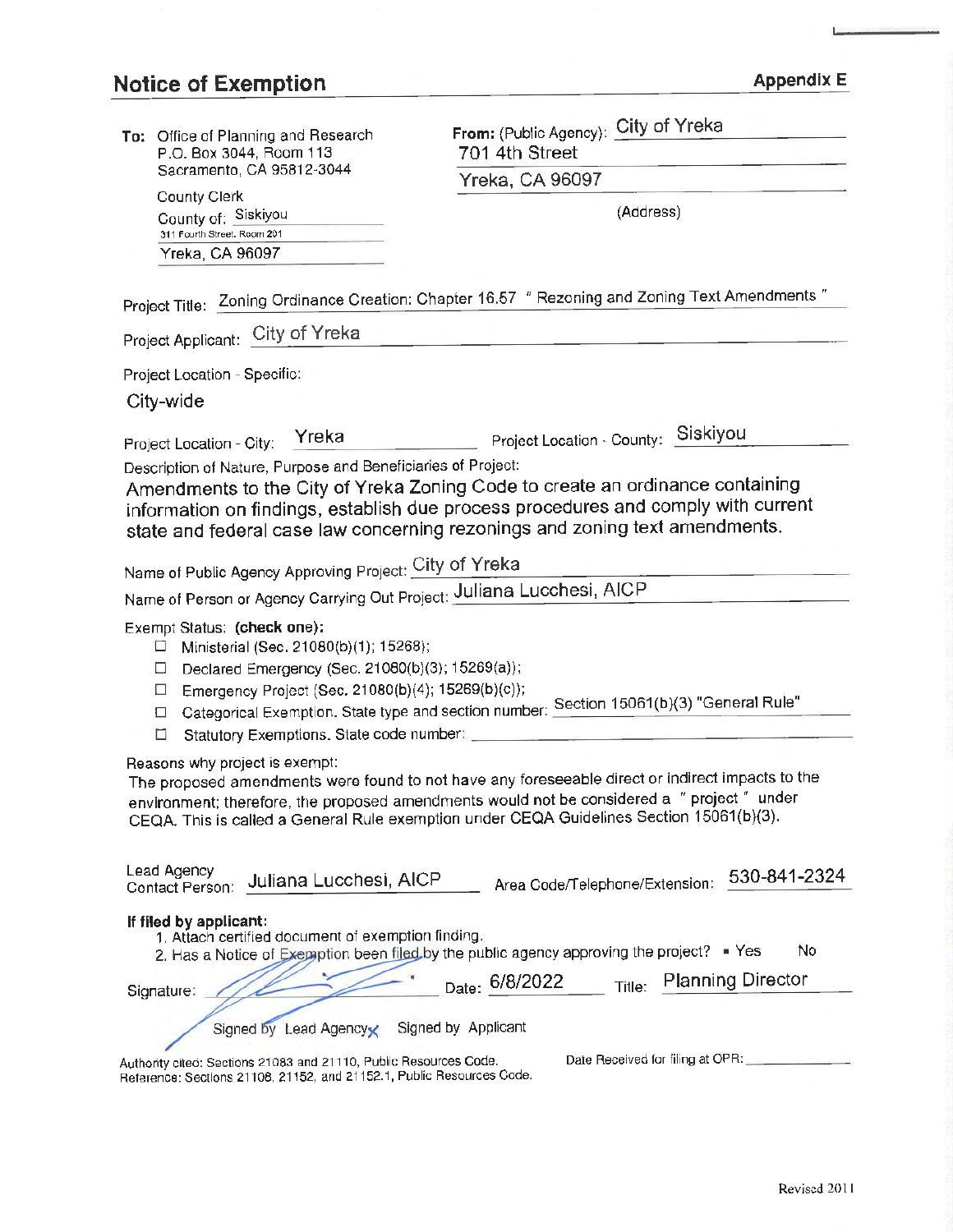## ORDINANCE NO. 869

# **AN ORDINANCE OF THE CITY COUNCIL OF THE CITY OF YREKA ADDING A CHAPTER 16.57 TO THE YREKA MUNICIPAL CODE** IN **ENTITLED "REZONING AND ZONING TEXT AMENDMENT PROCEDURE" AND FINDING THE ADOPTION OF THIS ORDINANCE TO BE EXEMPT FROM CEQA**

BE IT ORDAINED by the City Council of the City of Yreka as follows:

SECTION 1. CHAPTER 16.57 entitled "Rezoning and Zoning Text Amendment Procedure" is

hereby added to the Yreka Municipal Code as follows:

# **Chapter 16.57 REZONING AND ZONING TEXT AMENDMENT PROCEDURE**

## **16.57.010 Title, purpose, and applicability.**

The provisions of this Chapter shall be known as the Rezoning and Zoning Text Amendment Procedure. The purpose of these provisions is to prescribe the procedure by which changes may be made in the text of the zoning regulations and in the application thereof to specific properties. This procedure shall apply to all proposals to rezone property, to change the **text** of the zoning regulations, or to establish, amend, or delete any development control map.

## **16.57.020 No Council action without Planning Commission recommendation.**

Action by the City Council to rezone any property, change the text of any provision of the zoning regulations, or establish, amend, or delete any development control map, not previously considered by the Planning Commission shall first be referred to the Planning Commission for its report and recommendation.

#### **16.57.030 Initiation.**

A. Private Party Initiation. The owner of any property, or their authorized agent, may make application to the Planning Commission to rezone such property, to amend or delete any development control map applicable thereto by fully completing the forms provided by the Planning Department, signed by the legal owner(s) of property affected by the proposed amendment, and shall include the filing fee set by the city.

B. Agency Initiation, The Planning Commission may, and upon request of the City Council shall, initiate action to rezone or reclassify any property, to change the text of the zoning regulations, or to establish, amend, or delete any development control map. The action may also be initiated by the Planning Director. Such initiation shall be for the purpose of reviewing the merits of the proposal and shall not imply advocacy by the Commission for the rezoning or other change. A City Council or Planning Commission initiated process is exempt from Section 16.57.040.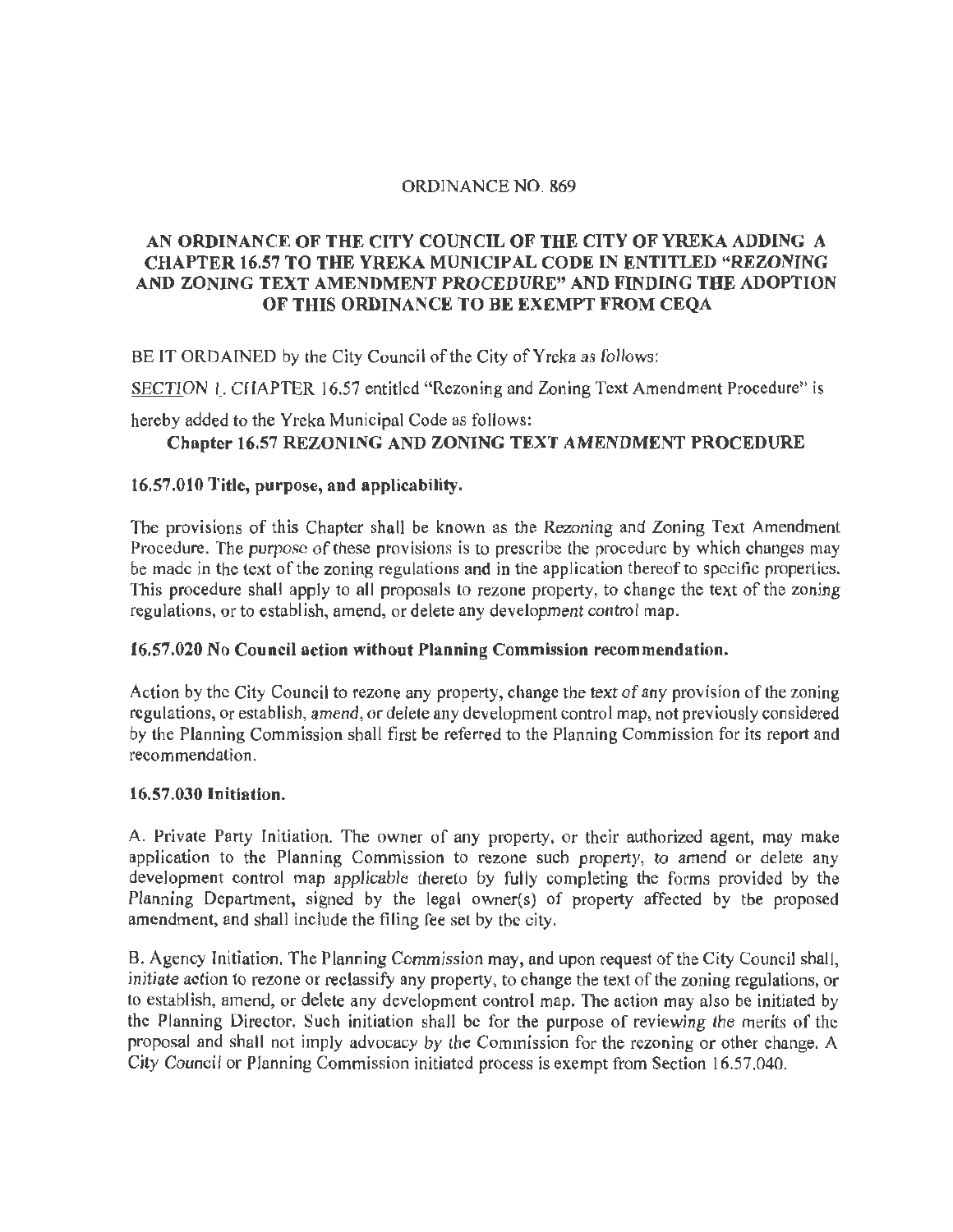# **16.57 .040 Application and Review Process**

A. Application Checklist. The application submittal shall contain all of the materials required by the rezoning/zoning text amendment checklist. The rezoning/zoning text amendment checklist shall be developed and maintained by the Planning Department.

B. Applicalion fee. A rezoning/zoning text amendment application fee shall be paid at the time of application submission to the Planning Department. The variance application fee shall be set by City Council resolution.

C. The application shall be submitted to the Planning Department for review. The Planning Department shall have 30 calendar days to review the application:

1. If the Planning Department determines that the application is incomplete, the Department will notify the applicant of the application's deficiencies. The applicant will have a maximum of ninety (90) calendar days from the date of the notification letter to correct the deficiencies. If the applicant fails to provide further response or correction of the application, the application process is deemed to have lapsed at the expiration of the ninetieth (90<sup>th</sup>) day.

2. Whenever the Planning Department determines that an application is complete, the potential action will be reviewed for environmental compliance with the California Environmental Quality Act (CEQA). Upon completion of the environmental review, the Planning Department will schedule a public hearing with the Planning Commission.

## **16.57.050 Public Hearing Procedures**

A public hearing by the Planning Commission shall be held and noticed in compliance with Government Code Sections 65090 through 65096.

# **16.57.060 Planning Commission action on private party application.**

A. The Commission shall approve, modify, condition, or disapprove an application following its consideration whether the existing zone or regulations are inadequate or otherwise contrary to the public interest, and may approve, modify, or disapprove the application.

B. The Planning Commission may recommend reasonable conditions on the approval of any rezoning for the purposes of ensuring consistency of the proposed zoning with the general plan, mitigating environmental impacts, minimizing functional conflicts with surrounding land uses, or any other purpose that is determined to protect the public health, safety, or general welfare. Conditions imposed on a rezoning pursuant to this section may include, but shall not be limited to, dedication of additional road rights-of-way and requirements for participation in the cost of public improvements, reasonably related to the land uses that would be allowed by the proposed zoning, and limitations on the type and nature of land uses allowed in the new zone district.

C. In the event of approval or modified approval, the Planning Director on behalf of the Planning Commission shall submit a written report conveying the Commission's recommendation on the application to the City Council giving reasons for the recommendation and the relationship of the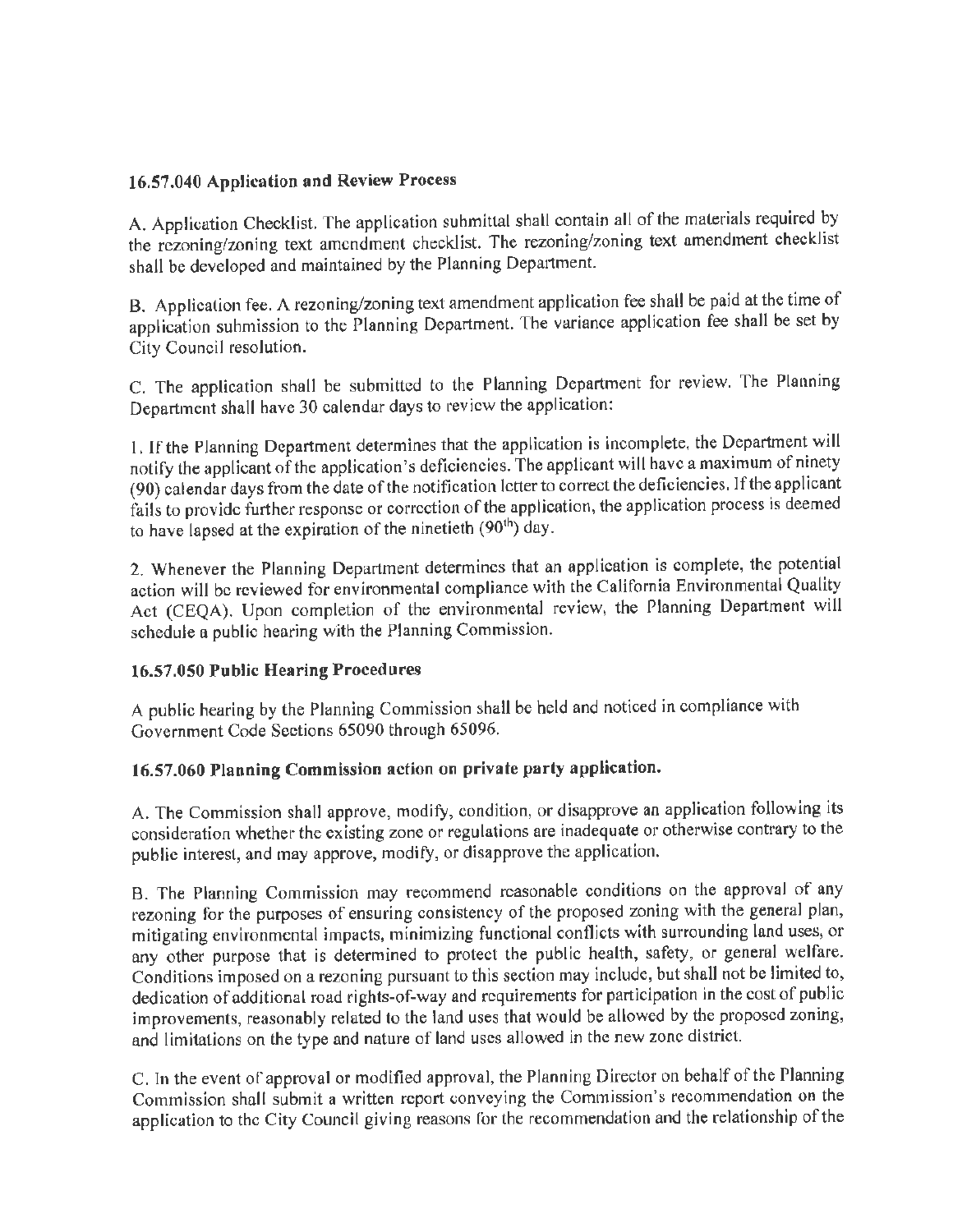proposed amendment to affected elements of the general plan and any affected community or specific plans.

# **16.57.070 City Council action on private party application.**

The City Council shall hold a public hearing in the same manner specified in Section l6.57.050 following the Planning Commission's recommendation for approval or modified approval of the application. The City Council shall introduce, and exercise its discretion to adopt, modify, condition, or reject the proposed ordinance.

## **16.57,080 Appeals**

In case the applicant or other affected are not satisfied with the action of the Planning Commission they may, within ten (10) calendar days after the rendition of the decision thereon by the Commission, appeal in writing to the City Council pursuant Section 16.14.030.

SECTION 2. Any provisions of the Yreka Municipal Code, or appendices thereto, or any other ordinances of the City inconsistent herewith, to the extent of such inconsistencies and no further, are hereby repealed.

SECTION 3. Exemption from CEQA. The action taken in this Ordinance does not commit the City to any action that may have a significant effect on the environment. As a result, pursuant to Title 14 of the California Code of Regulations, Section 1506l(b)(3) such approval does not constitute a project subject to the requirements of the California Environmental Quality Act. The City Council directs City staff to file a Notice of Exemption within five (5) days following adoption of this Ordinance with the Siskiyou County Clerk.

SECTION 4. Severability. If any section, subsection, part, clause, sentence or phrase of this Ordinance or the application thereof is for any reason held to be invalid or unconstitutional by a decision of any court of competent jurisdiction, the validity of the remaining portions of this Ordinance, the application thereof, shall not be effected thereby but shall remain in full force and effect, it being the intention of the City Council to adopt each and every section, subsection, part, clause, sentence phrase regardless of whether any other section, subsection, part, clause, sentence or phrase or the application thereof is held to be invalid or unconstitutional.

SECTION 5. Effective Date. This ordinance shall take effect thirty days after its adoption.

SECTION 6. Implementation. The City Council hereby authorizes and directs the City Manager to take any action and sign any documents necessary to implement this Ordinance.

SECTION 7. Publication. The City Clerk is directed to prepare, post and publish a summary of this ordinance as provided in Government Code Section 36933(c)(I).

SECTION 8. Codification. The City Clerk is directed and authorized to instruct the publisher of the City of Yreka Municipal Code that codification of this Ordinance is limited to Section I.

SECTION 9. Execution. The Mayor and City Clerk are authorized to subscribe this ordinance where indicated below to evidence its approval.